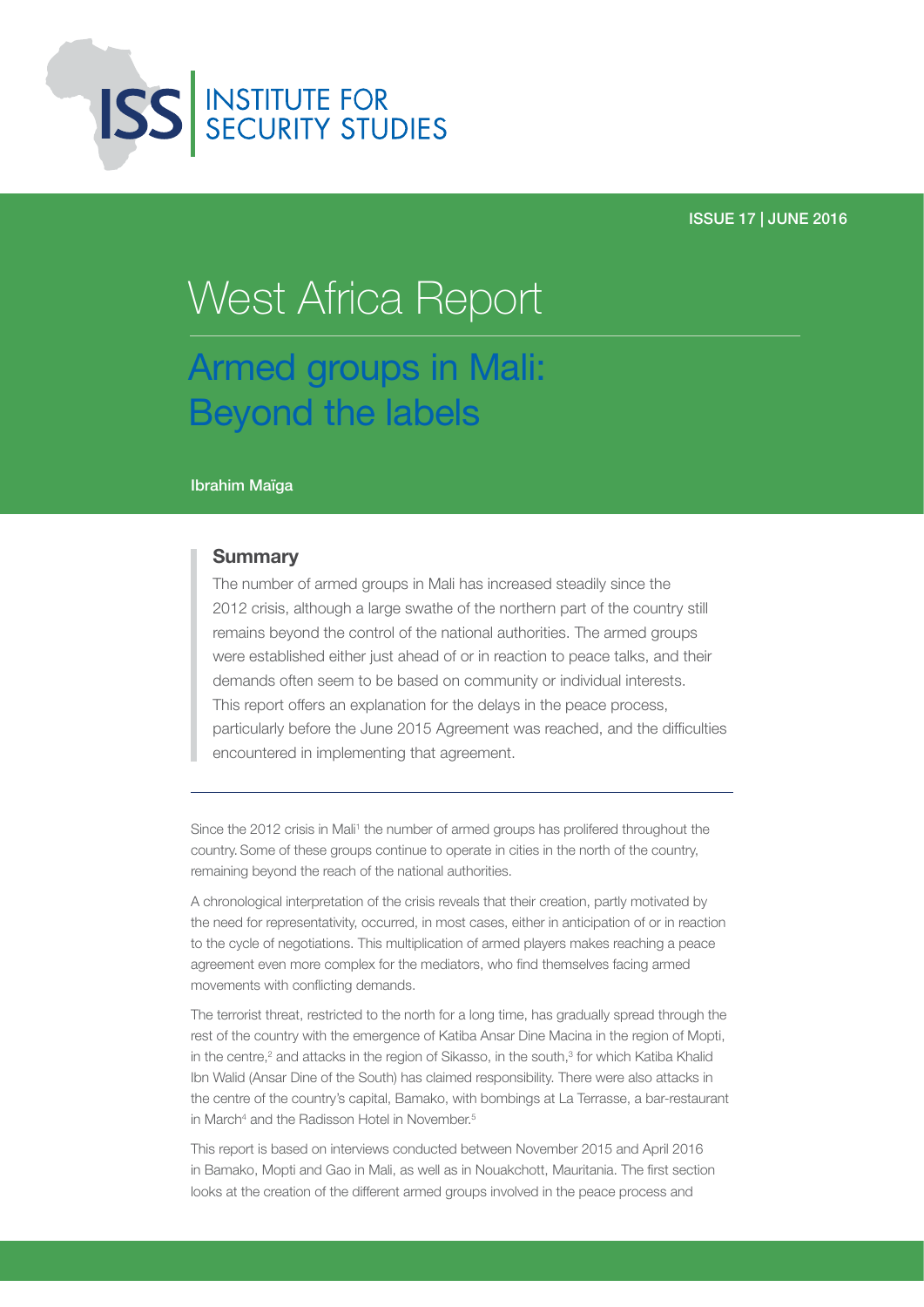WEST AFRICA REPORT

attempts to understand the logic behind their existence and the alliances among the movements.

The second part covers the groups considered terrorists, whose actions have had a significant impact on national stability. The third and final section analyses the agreement signed in June 2015, which, although it did not tackle the structural origins of the crisis, nevertheless offered some avenues for national actors to explore in order to embark on positive change in the country's advance towards a peaceful horizon.

#### Armed groups in the north of Mali: between alliances and rivalries

More knowledge of the specifics of these groups is required for an understanding of the delays observed prior to the signing of the agreement and its implementation. This section retraces the trajectories of various armed groups categorised as politicomilitary actors, in an attempt to better understand the logic behind their creation and the alliances that have formed or continue to be formed. Since the outbreak of the crisis in 2012 the number of armed groups associated with the peace process has risen from two (MNLA and HCUA) to eight (MNLA, HCUA, MAA1, CMFPR I, MAA2, CPA, CMFPR II, GATIA).

This increase took place in three phases that tally with the calendar of the peace negotiations. The first went from the beginning of the rebellion in January 2012 to the signing of an agreement in Ouagadougou, Burkina Faso, on June 2013. The second started after the signing of the agreement and ended with the commencement of the Algiers negotiations in June 2014. The third covered the Algiers negotiations from the start to their conclusion with the signing of the agreement of 20 June 2015.



#### Phase 1: From the start of the 2012 rebellion to the Ouagadougou agreement

Although only two armed groups – the National Movement for the Liberation of Azawad (*Mouvement national de libération de l'Azawad*, MNLA) and the Higher Council for the Unity of Azawad (*Haut conseil pour l'unité de l'Azawad*, HCUA) – signed the Ouagadougou Agreement,<sup>6</sup> subsequently, two additional movements, which had not participated in the negotiations, became an integral part of the peace process, declaring they would abide by the agreement. The two movements were the Coordination of the Movements of Patriotic and Resistance Fronts (*Coordination des mouvements et fronts patriotiques de résistance*, CMFPR) and the Arab Movement of Azawad (*Mouvement arabe de l'Azawad*, MAA).

The MNLA was established in October 2010, following the merger of the National Azawad Movement (*Mouvement national de l'Azawad*, MNA), and the Tuareg Movement in Northern Mali (*Mouvement Touareg du Nord Mali*, MTNM). The MNLA grew from strength to strength as armed fighters returned from Libya after Mouammar Kadhafi was overthrown in 2011.7

The MNLA, standard-bearer for the independence of regions in the north, which they designate 'Azawad',<sup>8</sup> spearheaded the rebellion of January 2012. Although it was largely composed by the Touareg, especially the Idnanes tribe, $9$  the group never openly claimed allegiance to any ethnic group or tribe and preferred to portray an image of a secular organisation representing all the communities of the regions of the north.

Having succeeded in putting the Malian army to flight thanks to the support of Ansar Dine, Al Qaïda in the Islamic Maghreb (AQIM) and the Movement for the Unity of the Jihad in West Africa (*Mouvement pour l'unicité du jihad en Afrique de l'Ouest*, MUJAO), in March 2012, the MNLA declared the independence of 'Azawad' on 6 April. However, the declaration was rejected by the Economic Community of West African States (ECOWAS), the African Union (AU) and the United Nations (UN).

If certain MNLA members were aiming for independence, for others the declaration was more of a strategy oriented towards autonomy $10 -$  buoyed up by the military victory, they believed that the formulation of extremist claims would enable them, at the very least, to negotiate the autonomy of the northern regions.

The disparate objectives of the movements within the coalition resulted in cracks appearing. After the coalition took control of Northern Mali and the MNLA forged an alliance with Ansar Dine, the other Touareg-dominated group, led by Iyad Ag Ghali, who made no secret of his determination to introduce sharia law. As soon as the alliance was sealed on 26 May 2012 it was denounced both by the international community and by certain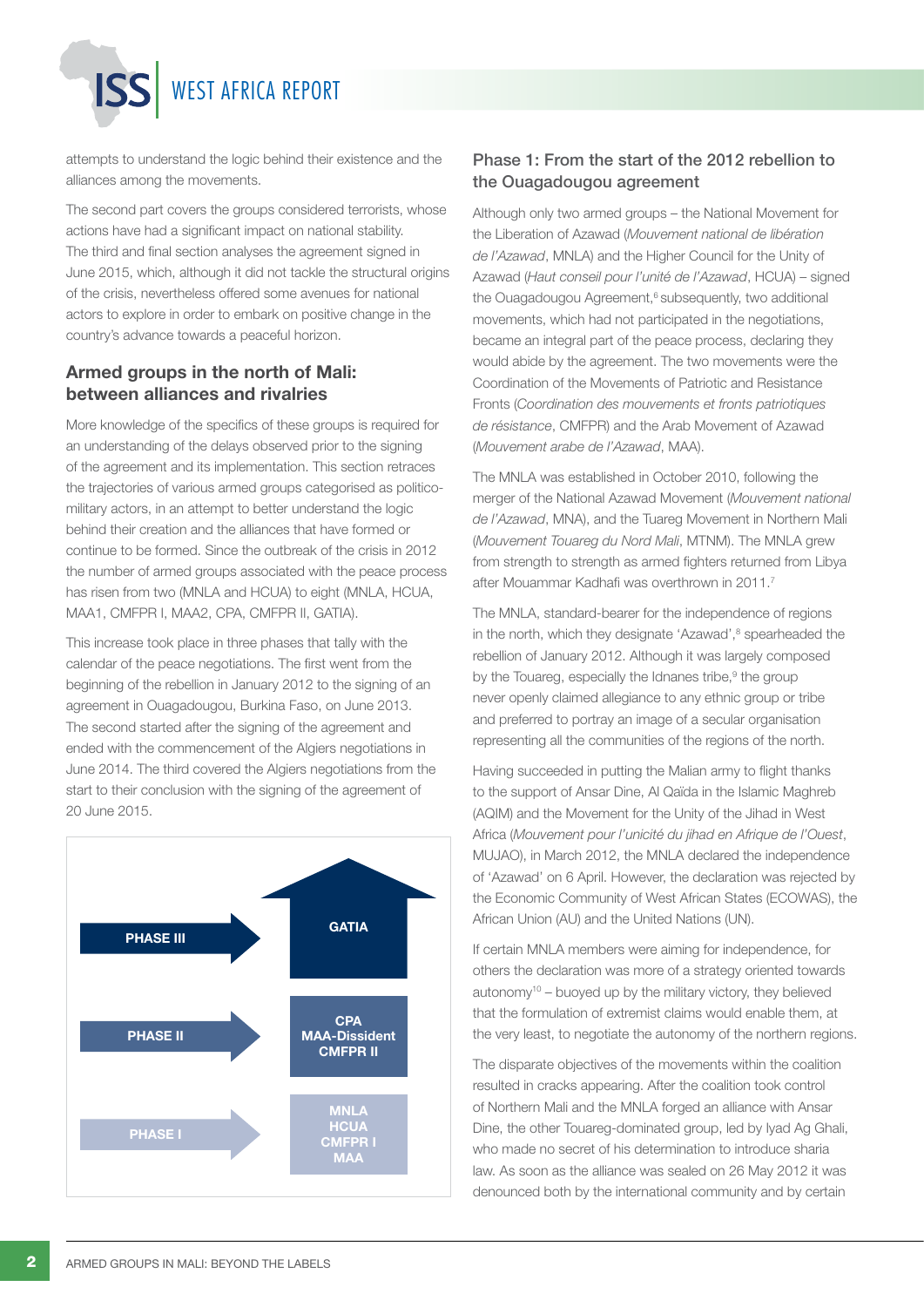MNLA officials who believed that the MNLA's independence-leaning, secular agenda was incompatible with the Islamist option<sup>11</sup> proffered by Ansar Dine. On the other hand, some jihadists did not welcome Iyad Ag Ghali's move and put pressure on him to abandon this project.<sup>12</sup>

In June 2012 the MNLA was defeated by MUJAO after violent combat in the town of Gao, where it had set up headquarters, and it gradually lost ground to the jihadi groups that would occupy the zone for nearly ten months.

Only when the Franco-African intervention of January 201313 conquered the jihadi groups after the first attack in the locality of Konna at the center of the country, was the MNLA able to make a comeback. This was to have both military and political repercussions – the military intervention would trigger a shift on the ground with the emergence of new movements, especially given the prospect of the Ouagadougou negotiations in June 2013.14

The Franco-African military intervention triggered the emergence of new movements, especially given the prospect of the Ouagadougou negotiations

Those responsible for the Franco-African intervention, aware of the limits of a purely military victory, drew a distinction between the terrorist groups (military targets) and the groups with which they needed to initiate discussions (politico-military groups), although the lines of demarcation between the two groups were blurred. Ansar Dine, whose supporters crossed over to the HCUA, is a case in point.

The formation of HCUA resulted from a merger in May 2013 of two dissident movements – the Higher Council for Azawad (*Haut Conseil pour l'Azawad*, HCA) and the Islamic Movement of Azawad (*Mouvement islamique de l'Azawad*, MIA).

The former was led, at the time, by Mohamed Ag Intallah, the current Amenokkal<sup>15</sup> of Kidal and a member of the National Assembly under the colours of the presidential party (*Rassemblement pour le Mali* – RPM), who was an MNLA turncoat, and the latter had emerged from Iyad Ag Galy's Ansar Dine.

The establishment of MIA may be regarded as opportunistic, as it was only created subsequent to the launch of Operation Serval<sup>16</sup> in January 2013. Serval had a definite impact on group dynamics. It triggered the spin-off of a part of Ansar Dine, recently labelled a terrorist movement, although previously considered, within the framework of the discussions led by Burkina Faso on behalf of ECOWAS, a movement with a rightful place at the negotiaton table.

The establishment of the HCUA was dictated by military and political exigencies. As far as its leader, Alghabass Al Intallah, was concerned, the aim was to avoid being marginalised twice over: his own marginalisation and then that of his community, the Tuareg Ifoghas tribe. This concern might have caused him to dig in his heels about continuing the fight alongside Iyad. The troops on the ground, with France in the lead, also saw in the HCUA an interlocutor in the Kidal region with whom dialogue was possible, whilst, at the same time, trying to weaken Ansar Dine.

This relationship resulted in HCUA being suspected of colluding with Ansar Dine, which was listed by the UN Security Council as a terrorist group. Arguably, the tribal



OUAGADOUGOU AGREEMENT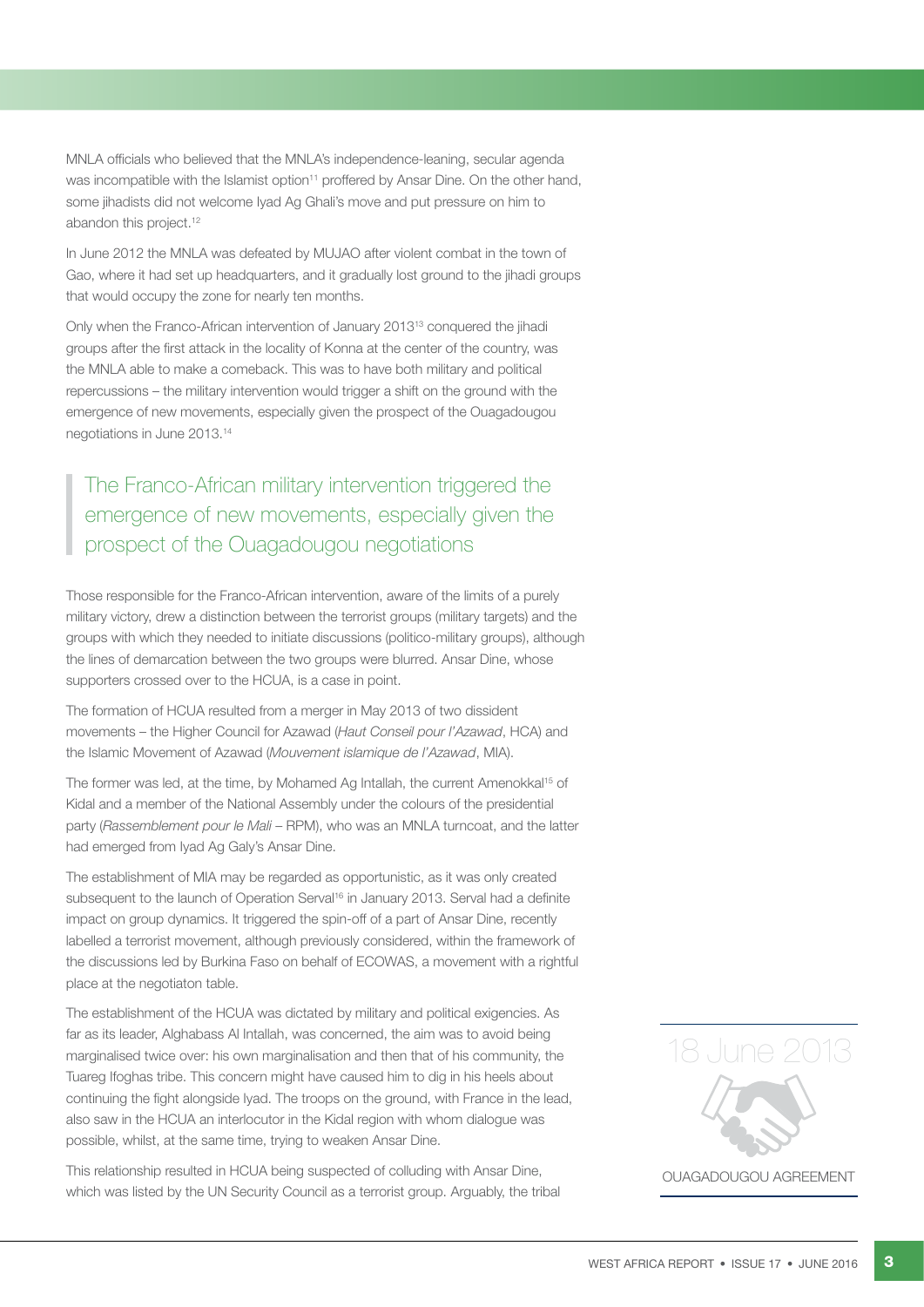and family links<sup>17</sup> that bound several members of Ansar Dine and HCUA contributed to keeping bridges open between them and fuelling distrust over HCUA.18

Although the objective of HCUA, which was created in May 2013, was inscribed within a project for autonomy, with independence as a long term goal, the role and place of the Ifoghas tribe in Mali's northern region, which is undergoing a process of reconfiguration, remained one of its major reasons for combat.19 Indeed, in the north, where traditional chiefs and feudal leaders had resisted the winds of democracy sweeping across the country in the 1990s, the various crises and their resolution seemed to offer an opportunity for (re)negotiation of public space and, therefore, for access to economic resources.

In the face of the MNLA and the HCUA, whose main demand continued to be independence, the emergence of the CMFPR and the MAA, which advocated national unity, marked a turning point in the negotiation process. Perceived as barring the way to the irredentists, their creation and, especially, their participation in the negotiations, were encouraged by the transitional government to counter the influence of the MNLA and HCUA.20

## The tribal and family links that bound several members of Ansar Dine and HCUA contributed to keeping bridges open between them

The Coordination of the Movements of Patriotic and Resistance Fronts I (*Coordination des mouvements et fronts patriotiques de résistance*, CMFPR I), established on 21 July 2012, is a conglomeration of self-defence movements made up of Songhai and Peuls in the Gao and Mopti regions. It is a new player in terms of its name, but relatively old in terms of its membership

In addition to the Liberation Forces of the North of Mali (*Forces de libération du Nord du Mali*, FLN), which was created in 2012, the group was made up of Ganda Koy, a movement dating back to the 1990s, and Ganda Izo, formed in 2008. The main objective of this grouping, which formed as a result of the 2012 crisis, was to reconquer territories, which had fallen into the hands first of armed rebel groups and then of jihadist groups.

The installation of a unified political framework responded, first and foremost, to the need to ensure the representation of all the groups who realised that only armed movements had been invited to the negotiation table.21 This perception was partly the result of the feeling of some groups that they had been somewhat excluded during the negotiations that had followed the various rebellions since 1990.

The Movement of Arab Azawad (*Mouvement arabe de l'Azawad*, MAA), for example, had been established in April 2012 under the name of the National Liberation Front of Azawad. Its declared primary objective was to defend the interests of the Arab community of the north and, most especially, in Tombouctou.

In 2013 the group was joined by Arabs from Tilemsi, in the Gao region, following the departure of the MUJAO, to whom they had massively rallied when the town was under siege in 2012.

Apart from the continuing thread of ethnicity that explains its expansion in the Gao



WEST AFRICA REPORT

#### CMFPR WAS MADE OF:

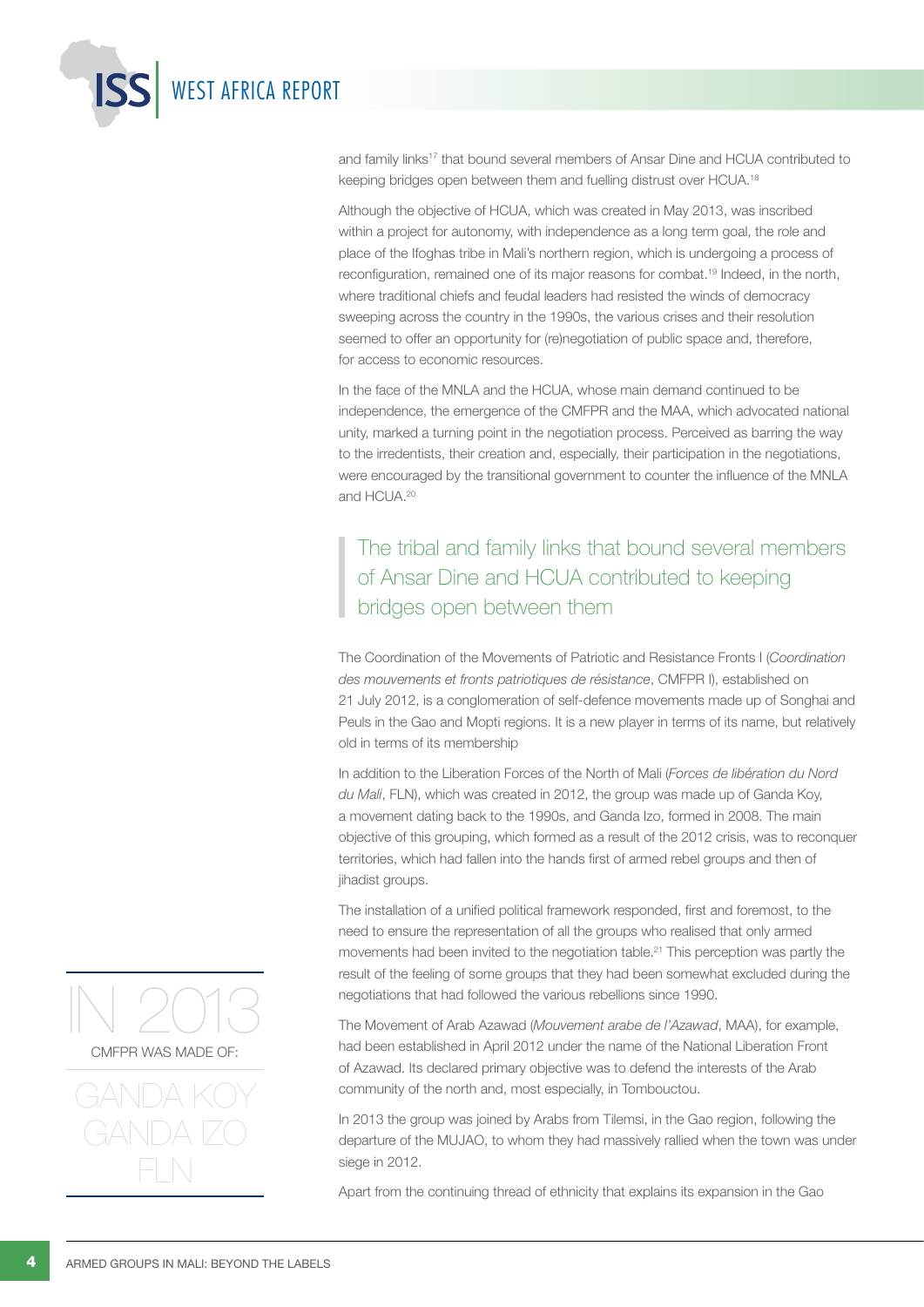region, the movement also served to recycle individuals whose links with the MUJAO on the one hand, and their alleged involvement in drug trafficking on the other, jeopardised the likelihood of their inclusion in the political process, which pushed some of its members to dissent.<sup>22</sup>

The creation of the CMFPR and the MAA also stems from the lack of representativity of the MNLA and the HCUA. The former groups, going beyond the fight for the unity of Mali, were motivated, on the one hand, by the determination not to be kept on the sidelines of the negotiation processes and, on the other, wanting to protect community interests.<sup>23</sup>

#### Phase II: The time of dissidence

The second phase, from June 2013 to June 2014, saw the emergence of three dissident movements. After June 2013, all the armed groups apart from the HCUA experienced dissidence.

The Coalition for the Azawad People (*Coalition pour le peuple de l'Azawad*, CPA) is led by Ibrahim Ag Mohamed Assaleh, a former head of external relations for MNLA. Its establishment on 19 March 2014 came about as the result of a quarrel over leadership within the MNLA, against the background of differences over whether Algeria or Morocco<sup>24</sup> should be selected as mediator.

It should be stressed that Bilal Ag Chérif, secretary-general of the MNLA, had twice been granted an audience with the King of Morocco.<sup>25</sup> Its preference for Algeria's selection as mediator and repeated calls for a rapid start to the negotiations exposed Assaleh to suspicions of collaboration with the Malian government and expedited his exclusion from the MNLA. The CPA, which claimed a presence in the three regions of the north, with military bases in Tombouctou and Gao,<sup>26</sup> was weakened before the June 2015 agreement was reached.

Under pressure from the international community, some members of the CPA, led by Mohamed Ousmane Ag Mohamedoun, one of the movement's founders, signed the peace agreement on the CPA's behalf, despite opposition, during the first signing ceremony, which took place on 15 May 2015. Ag Mohamedoun's decision to sign the agreement against the wishes of Assaleh, the other founding leader of the group, would lead to a break-up within the group, slowing down the implementing of the agreement.

The Assaleh wing, considering Ag Mohamedoun's move as a betrayal, later excluded Ag Mohamedoun from the CPA and refused to allow him a seat on the Agreement Follow-up Committee (*Comité de suivi de l'accord*, CSA), the main body established under the June 2015 Agreement.

Ag Mohamedoun and his supporters, who had previously been

courted, particularly by the mediators, who were delighted to have succeeded in getting all the disparate armed groups to sign, were gradually marginalised from the process.

This situation, which would create deadlock over the setting up of the CSA and stall its implementation, would only be resolved through the intervention of the African Union High Representative for Mali and the Sahel (MISAHEL). The AU succeeded in reuniting the movement and thus resolved the thorny issue of representativity that had poisoned debate within the CSA.

The Arab Movement of Azawad (*Mouvement arabe de l'Azawad*, MAA-dissident), whose breakaway was led by Sidi Ibrahim Ould Sidatti, consisted mainly of Berrabiches Arabs from the region of Tombouctou, many of them former soldiers from the Malian army who had deserted in 2012. Their proximity to the Ifoghas of the Kidal region, who were the majority group within the HCUA, would make it easier for them to rally to the Coordination of Movements of Azawad (CMA) when it was constituted in June 2014.27

### The creation of the CMFPR and the MAA stems from the lack of representativity of the MNLA and the HCUA

The Coordination of Patriotic Resistance Movements II (*Coordination des mouvements et fronts patriotiques de résistance*, CMFPR II) is led by Ibrahim Abba Kantao, head of the Ganda Izo movement. Although the group initially presented a unified front, time, differences in opinion and, most importantly, leadership quarrels would introduce cracks and lead to the creation of the CMFPR II in January 2014.

The CMFPR II coalition would initially be excluded from the negotiations which started in Algiers in February 2014 and would only join the CMA in August of that year. Its association with movements with which it did not seem to share the same vision of autonomy was mainly motivated by a wish to rejoin the discussions. The execrable relations with CMFPR I and especially with its leader, Maître Harouna Toureh, may also explain the formation of this alliance.

#### Phase III: The era of major manoeuvres

The consultations that took place in Algiers between February and June 2014 were intended to bring together the various politico-military movements of the north under one unified front. However, despite the stated intentions behind the Algerian mediation, which were to create a unified front, it came up against ideological differences and inter- and intra-community rivalries. To prevent being bogged down, in June 2014, five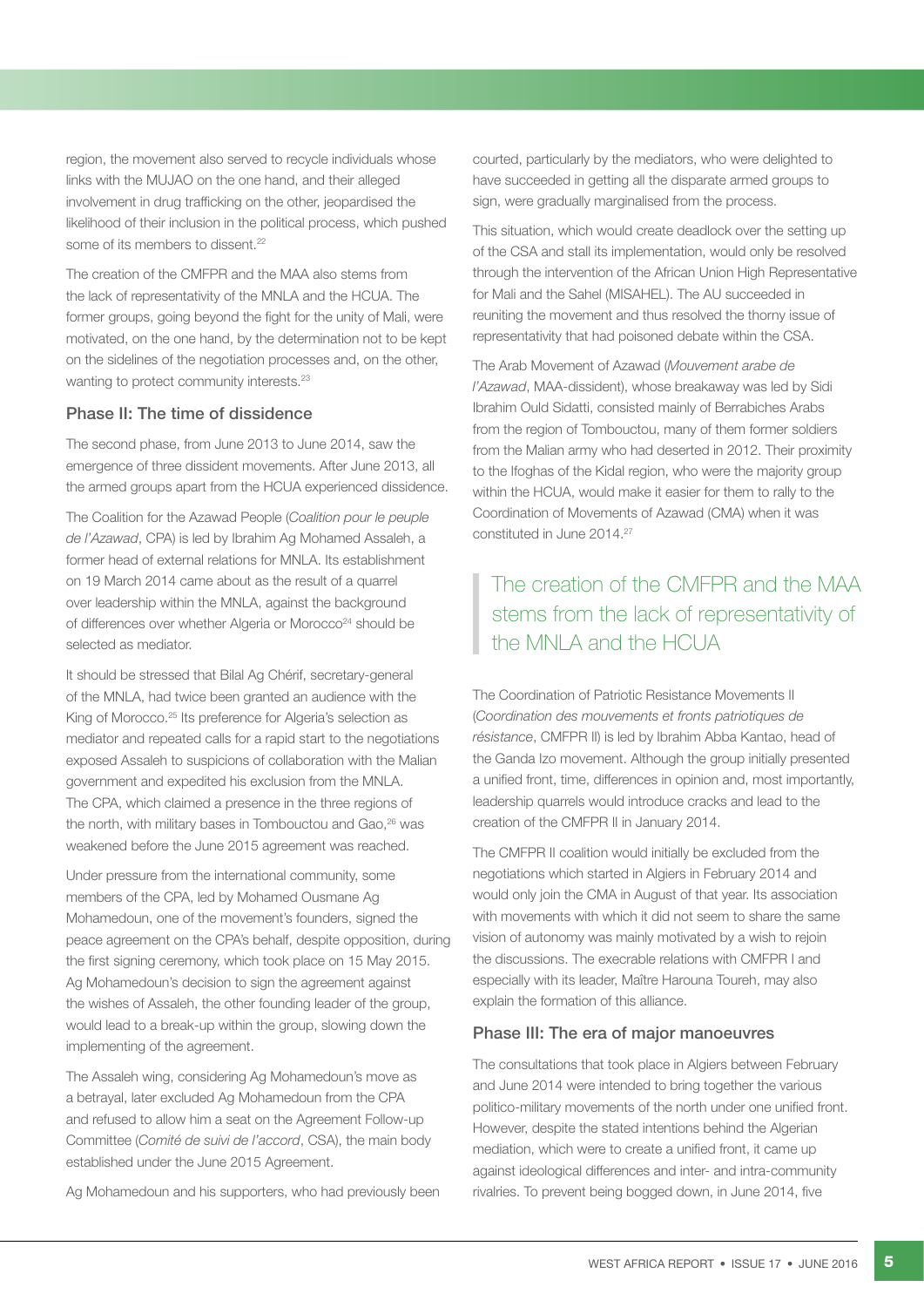## WEST AFRICA REPORT

months after the request made by the Malian President to his Algerian counterpart to lead the negotiations, it became necessary to decide on the formation of two coalitions.



The CMA was formed on 9 June and the Platform on 14 June. The CMA was originally composed of the MNLA, the HCUA and the dissident MAA. It would be joined by the CMFPR II in August 2014 and the CPA in September 2015.

The Platform originally consisted of the CMFPR I, the MAA and the CPA, before the latter joined the CMA. This phase of the negotiations was also marked by the creation of new movements that would rally behind the Platform: the Imghad and Allied Touareg Self Defence movement (Groupe d'autodéfense des touareg Imghads et alliés, GATIA).

GATIA, which was established on 14 August 2014, emerged following the Malian army's withdrawal from Kidal, on 21 May, after its defeat in combat during the visit of the then Malian prime minister, Moussa Mara. GATIA, therefore, presented itself as a self-defence movement whose membership is drawn mainly from the Tuareg Imghad community, a tribe considered in the social hierarchy to be vassals.

Many of GATIA's members already had battle experience, having served either in the Malian or in the Libyan army. Although both GATIA and the Malian state deny that the movement is a militia in the service of the government, doubts were expressed about the links between General El Hadj Ag Gamou, a high-level officer in the Malian army, and the leaders of the movement he is suspected of having created.

A former soldier in the Libyan army and a rebel in the 1990s, notably fighting alongside Iyag Ag Ghali, the leader of Ansar Dine, he had since become an important personality in the Malian army. It was he, for example, who led the army into

combat against MUJAO in February 2013. Press coverage in March 2015 about the discovery amongst GATIA's ranks of fighters who had been trained by the European Union Training Mission (EUTM) providing support to the Malian army buttressed this hypothesis.<sup>28</sup>

It is difficult to reduce GATIA to merely a pro-government militia, given the fact that the movement was propelled by its own internal political and economic logic. From its inception, the group stated its determination to participate in the negotiations and the peace processes.

Although GATIA was not one of the signatories to the agreement leading up to the discussions in Algiers, the group rapidly established itself as an essential player in the north of Mali. In alliance with the Platform, sharing its objective of national unity, and receiving financial backing especially from the MAA-Platform.<sup>29</sup> the GATIA severely defeated the CMA in October 2014, notably pushing it out of Tessit and In Tillit.<sup>30</sup>

#### The terrorist threat in Mali: an equation with unknown variables

In addition to the difficulties associated with rivalries among the signatory groups, the June 2015 Agreement is taking place in the context of presence of groups categorised as terrorists and excluded from the peace process. The theatre of operations of these groups – Iyad Ag Ghali's Ansar Dine, Hamadoun Kouffa's Katiba Macina and the Ansar Dine Sud of Souleymane Keïta, who was arrested in March 2016 by the Malian Secret Service – as well as the nature and targets of their attacks made them key players in the national stabilisation process.

Although some sources suggest the presence of foreigners amongst their ranks, particularly Mauritanians and Burkinabé, 31 the groups seem, in the main, to be local phenomena. Other active Jihadi groups in Mali such as AQIM, MUJAO and Al Mourabitoune will not be discussed in this section because of the transnational nature of their activities.

#### Ansar Dine

It is alleged that Ansar Dine came into existence towards the end of 2011 as a result of the MNLA's refusal to appoint Iyad Ag Ghali32 as its head. Ghali, the emblematic figure of the rebellion in the 1990s, established 'Jum'a Ansar al-din al-salafiya'*,* translated as the defenders of the faith. It is difficult to estimate the numbers of his followers, largely members of the Ifoghas tribe, who broke away from the MIA and, later, from the HCUA.

Ideologically, from the very start the group called for the application of sharia law throughout the entire country, a position directly opposed to the declared secular affinities of the other predominantly Tuareg group, the MNLA.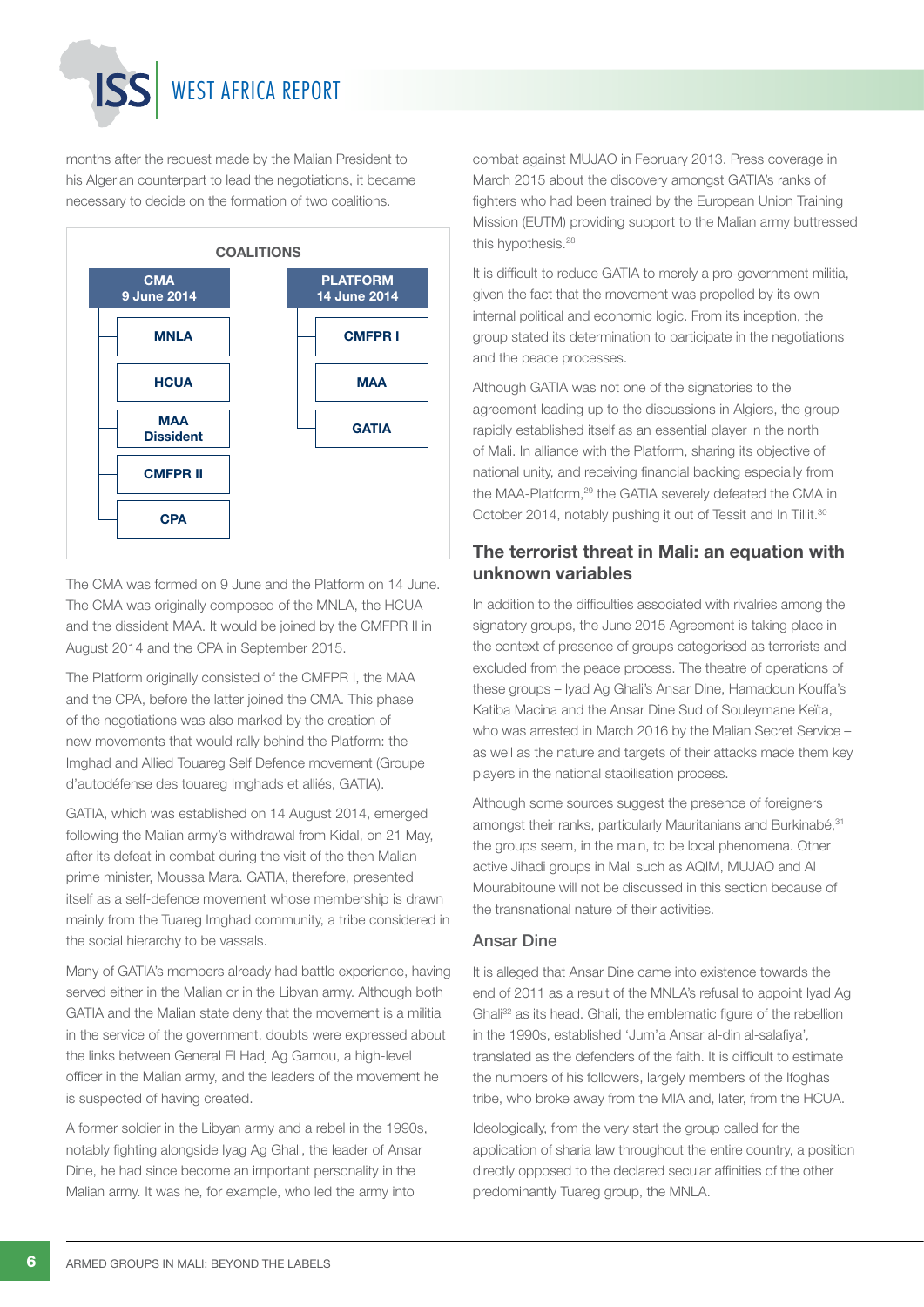Ansar Dine, partisan of the Salafist tradition of jihad, has aligned itself with the other jihadist groups active in the region. The group became known in January 2012 when its name was cited in relation to the massacre of Malian soldiers at Aguelhock.<sup>33</sup> On 26 May 2012 it joined the MNLA to form the Transitional Council of the Islamic State of Azawad before a brutal separation on 30 May of the same year and a more solid alliance with AQIM and the MUJAO.

Beyond the ideological dimension, the family ties between Iyad and Abdoul Karim Al Targui, former leader of Katiba Al Ansar,<sup>34</sup> made it easy for the movement to align itself with AQIM. The alliance would lead Ansar Dine to participate in the Konna attack, which triggered the launch of Operation Serval in January 2013 and resulted in the group being classified as terrorist.

## Although some regard Iyad Ag Ghali as the figurehead of terrorism in Mali, others continue to advocate his inclusion in the peace process

As a result. Ansar Dine did not sign the preliminary agreement, under the auspices of ECOWAS, in 2013, just as Iyad Ag Ghali categorically rejected the Algiers Agreement<sup>35</sup> but remained involved in political and geostrategic events in the north.

Although some regard him as the figurehead of terrorism in Mali, others continue to advocate his inclusion in the peace process. A public statement issued on 13 March 2016 by Amenokal of Kidal, brother of the leader of the HCUA, calling on the authorities to initiate dialogue with the Malian jihadists,<sup>36</sup> attests to Iyad Ag Ghali's influence within the Ifoghas community and in the Kidal region.

#### Katiba Ansar Dine Macina

Appearing on the scene at the beginning of 2015, primarily in the centre of the country, Katiba Ansar Dine Macina<sup>37</sup> recruited fighters mainly from within the Peul community.<sup>38</sup>

The group is believed to be partially composed of former members of MUJAO and former disciples of Hamadoun Kouffa. They were allegedly led by Kouffa,<sup>39</sup> a radical preacher in the Mopti region, in alliance with Iyad Ag Ghali, whom he had met when the two were militants in Dawa. On 19 May 2016, in a video uploaded to Youtube,<sup>40</sup> the group officially cemented its relationship with Ansar Dine and confirmed the assumptions about the latter's metastasis.

Katiba Ansar Dine Macina has repeatedly attacked members of the Malian armed forces, the United Nations Multidimensional Integrated Stabilization Mission in Mali (MINUSMA)41 troops and civilians suspected of collaborating with the army or the MINUSMA. In addition, the group has claimed responsibility for participating in the attack on a hotel in Sévaré, in the Mopti region, in August 2015 and the one in Bamako in November 2015, killing 35 people.<sup>42</sup> Although there is considerable evidence of the involvement of another terrorist group, Al Mourabitoune, which also claimed responsibility for the attacks, the possibility of Katiba Ansar Dine Macina involvement cannot be excluded.

The Katiba Ansar Dine Macina is often compared to another group active in the region, referred to in the media as the Macina Liberation Front<sup>43</sup> (*Front de libération du Macina*, FLM). Although both groups operate in the same area, the centre of Mali, it seems

SIGNATURE OF MALI PEACE AND RECONCILIATION **AGREEMENT** 

5 May 20 GOVERNMENT, PLATFORM,

CPA-DISSIDENT, CMFPR II

20 June 2015 CMA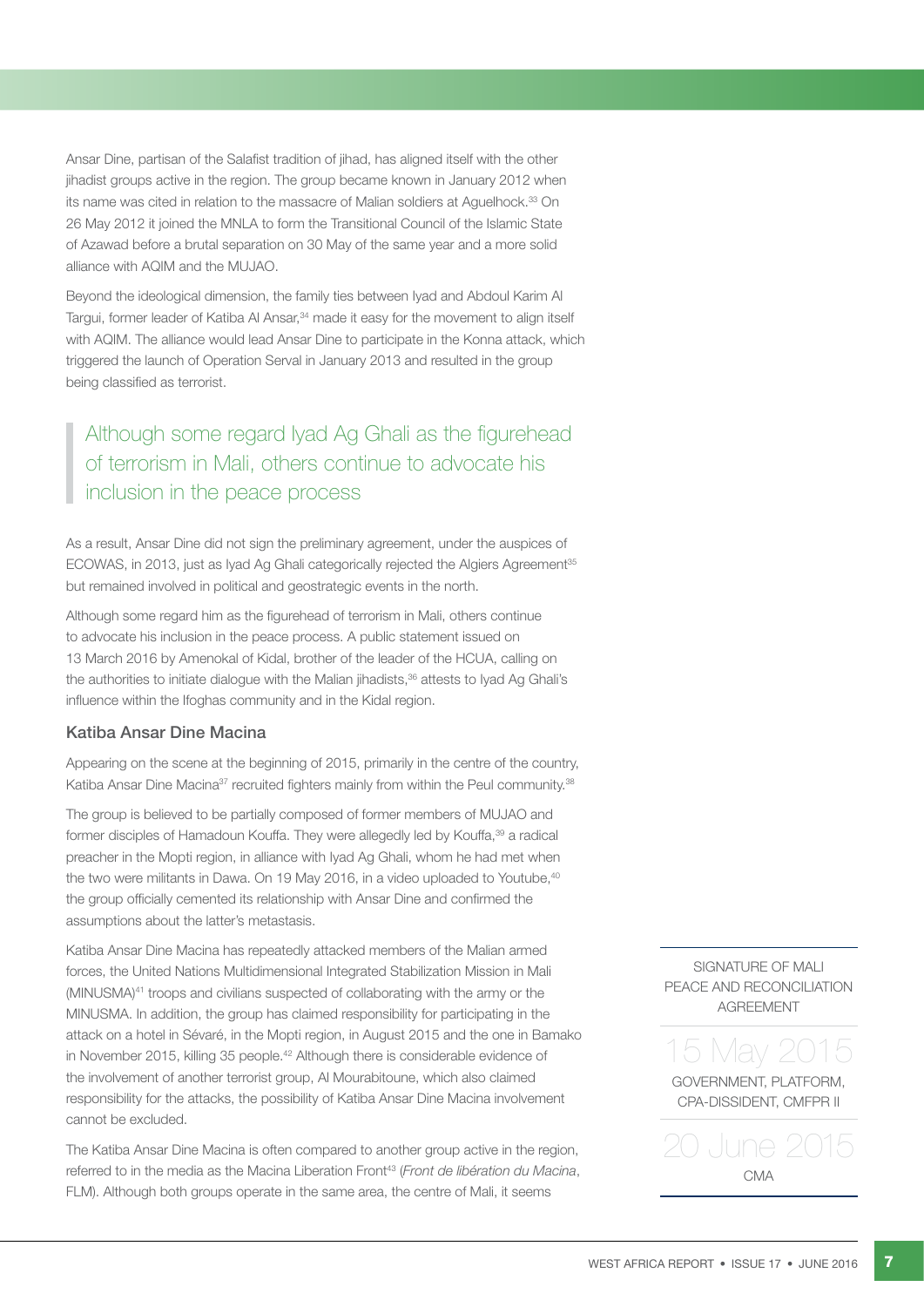they do not pursue the same objectives.<sup>44</sup> The FLM, led by Hamadoun Founè,<sup>45</sup> seems to have a political agenda. It is alleged that most of its members are Fulani herders in revolt against the theft of their livestock and the abuses of administrative authorities and certain traditional leaders.46

A mapping of the attacks reinforces speculation that two distinct groups are operating in the same geographical area

The creation of the FLM might also provide an opportunity for some actors to capture part of the peace dividend in a context in which the central region suffers the consequences of the crisis in the north without receiving any special attention from the Malian authorities and their partners.<sup>47</sup> In addition, a mapping of the attacks reinforces speculation that two distinct groups are operating in the same geographical area, with interests that sometimes converge.

#### Katiba Khalid Ibn Walid (Ansar Dine of the South)

This is one of the most enigmatic groups in the jihadist movement. It announced its existence in June 2015 with attacks on Fakola and Misséni, two villages located in the Sikasso region, on the Ivorian border. The attacks primarily targeted the Malian military and administrative buildings.

The group is better known as Ansar Dine of the South (*Ansar Dine du Sud*), a reference to Iyad Ag Galy's Ansar Dine, with whom it nurtures close links. In addition to sharing a name, several cadres in the group, including its presumed leader, Souleymane Keita,48 who was arrested on 5 March 2016, had been members of the Islamic police of Tombouctou, who were in control when the city was under siege, occupied by AQIM and Ansar Dine.<sup>49</sup>

The emergence of this movement hundreds of kilometres away from its traditional areas can be explained by the determination of some groups in the north, and of Ansar Dine in particular, to expand their theatre of operations. Although the involvement of former members of the Tombouctou Islamic police gives the impression of an imported phenomenon, local dynamics in the Sikasso region, notably the hypothesis of local complicity, reveals the complex nature of the movement.<sup>50</sup>

For now, there seems to be no solution to the potential inclusion of Ansar Dine, Katiba Ansar Dine Macina and Katiba Khalid Ibn Walid in the peace process, a state of affairs that is likely to last, unsettling the process and making the agreement – a forceps delivery<sup>51</sup> – even more fragile. There is still considerable doubt about the potential for creating conditions for a lasting peace.

#### The June 2015 Agreement: a new departure?

Signed on 15 May and 20 June 2015, the agreement is the outcome of a lengthy process that began in Ouagadougou. It also represents a political compromise at a time when the impatience of international stakeholders was growing in proportion to the increase in peacekeeping forces being targeted by jihadist groups.<sup>52</sup>

If the main goal of the Ouagadougou Agreement of 2013 was the organisation of presidential elections, it was also aimed at laying the groundwork for future discussions

#### Important dates

16 October 2011: Creation of the MNLA

WEST AFRICA REPORT

17 January 2012: Start of the rebellion in Northern Mali

1 **April 2012:** Creation of the MAA

26 May 2012: Alliance between MNLA and Ansar Dine

21 July 2012: Creation of CMFPR I

11 January 2013: Start of French Operation Serval

2 May 2013: Creation of HCUA

18 June 2013: Signature of the Ouagadougou Agreement

21 May 2014: Removal of Malian army from Kidal

9 June 2014: Creation of CMA

14 June 2014: Creation of the Platform

14 **August 2014:** Creation of GATIA

15 May 2015: Peace agreement signed by the Malian government, the Platform, CMFPR II and CPA

29 June 2015: CMA signs the Peace agreement

16 October 2015: CMA and the Platform sign Anefis's pacts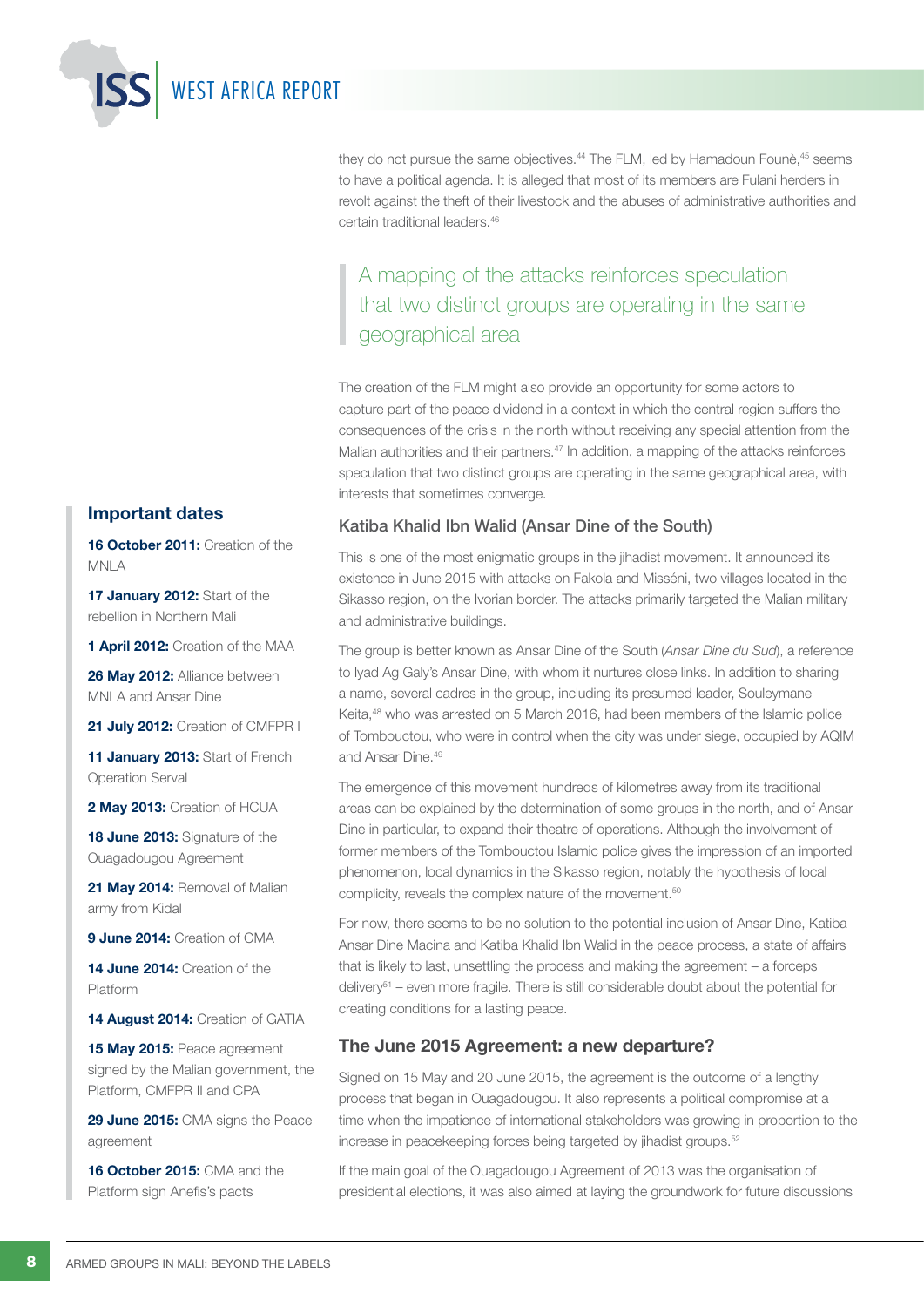between the Malian government and the armed groups. Despite the 60-day deadline stipulated in the text, it finally took a year to bring the various protagonists together and initiate discussions.

After eight months of negotiations, international mediators under the auspices of Algiers submitted a document signed in two phases. The Malian government and the movements on the Platform, to whom must be added the CMFPR II and one part of the CPA, signed on 15 May 2015. The rest of the CMA only appended its signature on 20 June. This push, due in part to the determination of the mediators to conclude a shaky process successfully, provoked the departure of the CMFPR II and part of the CPA from the coalition.<sup>53</sup> To a certain extent this situation would be responsible for the blockages that stalled the launch of CSA activities for several months.

Since this was not the first peace agreement signed, either since independence in 1960 or since the launch of the rebellion in 2012, civil society has been cautious about the 20 June peace agreement, as has been the case among a portion of the population and the Malian political class.

Amongst the provisions that were criticised was the installation of the interim authorities in the regions of the north during the peace agreement's transition period (lasting 18-24 months). Government drafted a Bill, which was put to the vote in the National Assembly on 31 March 2016. The text provides for the installation of authorities to fill the gap left by the state, especially in relation to basic social services in certain localities in the north. A subsidiary convention, published in the national press, contains plans to distribute the number of representatives successfully among the government, the CMA and the Platform.<sup>54</sup>

For the opposition, which contested the law on 11 April 2016 in the Constitutional Court (the case was rejected on 5 May<sup>55</sup>), the law is likely to create a difference in treatment between the north and the south. In addition to this problem the opposition fears it may be marginalised when the new authorities are installed.

Despite the Malian government's optimistic discourse, the path to peace is littered with obstacles. The failure of the Kidal Forum, which took place from 27 to 30 March 2016 after several postponements, is one example.

Announced with great fanfare by the government and the armed groups, the forum was supposed to signal the completion of the reconciliation process between the CMA and the Platform, which had begun in Anéfis in October 2015.<sup>56</sup> Unfortunately, it was boycotted by both the government and the Platform due to differences of opinion over, in the main, the presence of the Malian army in Kidal during the ceremony.

In addition, despite the government's repeatedly expressed wish to make the Algiers negotiations more inclusive, they were mainly dominated by the host country, the lead mediator, which chaired the discussions between the Malian state and the armed groups.

The summit meetings on decentralisation (États *généraux de la décentralisation*) in October and the national conferences (*Assises nationales*) on the north in November 2013 illustrate this political will. However, these meetings did not go far enough to correct the fact that there were not enough discussions amongst Malians themselves, one of the most serious stumbling blocks to preceding peace agreements.57

Just such one-on-one discussions between the government and the armed movements were believed to be among the reasons why the National Pact of 1992 failed – several of its provisions were out of sync with the reality on the ground and the real needs of the people.<sup>58</sup>

## The agreement was also criticised for being largely rooted in methods used in the past

The lack of inclusiveness, proof of which may be found in the mistaken reference to the principle of ownership, resulted in ignorance among the people of the contents of the agreement.<sup>59</sup> This situation also contributed to feelings of exclusion, which resulted in some rejecting the agreement. In fact, some actors see certain members of the FLM as frustrated and marginalised actors in the peace process, $60$  and they have repeatedly called for their inclusion in the Disarmement, Demobilisation and Reintegration (DDR) process and, more widely, in the peace process.

The agreement was also criticised for being largely rooted in methods used in the past, with critics believing it would, at best, only serve to delay the advent of the next rebellion.<sup>61</sup>

Its supporters, however, believed it to be an innovative document, providing, as it did, for the president of the Regional Council to be elected by direct universal suffrage and control *a posteriori* by the central state authorities – although monitored – of decisions taken by the local authorities. These were presented as gains in the promotion of local governance.<sup>62</sup>

Although the first provision was not new, it already existed in legislation, it was nevertheless very different from provisions in preceding agreements, providing for an additional means of deepening the involvement of regions in the selection of their leaders.

Although the representative of the state retains a place in the new architecture, this approach avoids the risk of parachuting people into positions of responsibility solely because of their proximity to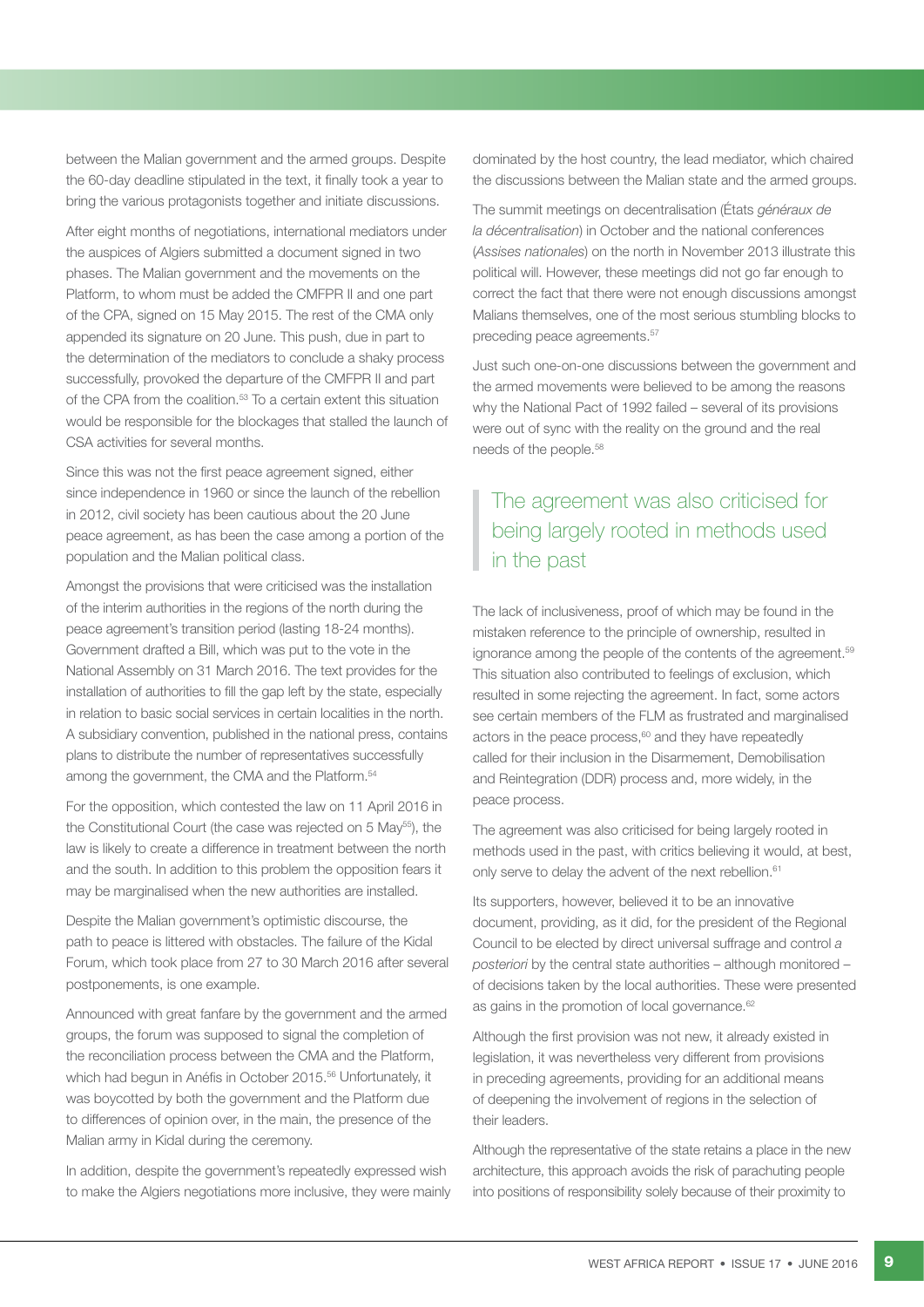## WEST AFRICA REPORT

the central power, to whom they more often than not feel more of a sense of allegiance than they do to the people for whom they are required to provide services.<sup>63</sup>

These changes, however, are not without risk and do not suffice to guarantee better governance in the north. The fear that certain individuals implicated in the illegal economy will, thanks to the large sums of money at their disposal, succeed in getting themselves elected, or, in some cases, acquire even greater power, exposes the limitations of the measures.<sup>64</sup>

They can only work if they are accompanied by control of illegal trafficking and improvements to the electoral system. On this last point, it is up to the Malian stakeholders to find efficient regulatory mechanisms for competitive local elections that both reduce the influence of money and permit a more rigorous selection of candidates.

The peace agreement was intended to bring an end to hostilities and to develop a framework for resolving the root causes of the crisis. However, it focused on the distribution of political power, neglecting other equally important issues.<sup>65</sup> Many actors recognise the need for comprehensive reforms but feel any intervention must be gradual in order to avoid frustrating the various protagonists.<sup>66</sup>

## It is difficult to reduce GATIA to merely a pro-government militia

This approach reflects the search for a compromised solution in drawing up an agreement that tentatively refers to sensitive issues without tackling them head on. It also illustrates the mindset of some members of Mali's political class and the armed movements whose involvement in the illicit economy of the north makes any serious reform difficult and destroys the chance of it being applied.

Despite the many criticisms levelled against the agreement, its implementation is the cause of real hope among the people. Paradoxically, this can be explained by, amongst other things, the fact that people are exhausted by a conflict that has lasted for four years and also by their desire to play a more active role in improving their living conditions.

The Malian authorities and the armed movements must grasp this opportunity to carry forward the implementation process. If the feeling that the weakness of the text is that it gives priority to the distribution of political power, which is not the only challenge Mali faces, it nonetheless opens up interesting possibilities for stakeholders to explore in order to improve the quality of life of the people in the north. To this end, it should be seen as one phase in the process of stabilising.

#### Conclusion

In Mali, the plethora of armed groups with, at times, communitarian ideals has been an obstacle throughout the peace negotiation process. It also explains some of the difficulties in implementing the June 2015 peace agreement emanating from the Algiers process. A year after it was signed, the agreement has failed to produce tangible effects. The difficulties in implementing decisive measures, further delaying an end of the crisis, add grist to the mill of peace naysayers. If Mali is to achieve long-term stability, a process in which the June 2015 Agreement is only one step, all stakeholders, including the armed groups, must transcend their own political and, on occasion, individual interests in favour of the general interests of the country.

#### **Notes**

- L Théroux-Benoni, A Faye Daou, P Maurice Toupane and D Zounmenou, Making peace while preparing for war, ISS, 29 October 2012, [www.issafrica.org/](http://www.issafrica.org/publications/west-africa-report/mali-making-peace-while-preparing-for-war) [publications/west-africa-report/mali-making](http://www.issafrica.org/publications/west-africa-report/mali-making-peace-while-preparing-for-war)[peace-while-preparing-for-war](http://www.issafrica.org/publications/west-africa-report/mali-making-peace-while-preparing-for-war)
- 2 Many attacks have occurred in the region of Mopti, in the centre of the country, especially in Douentza, Tenenkou and Youwarou in 2015. Recently, on 29 May 2016, five peacekeepers were killed on the Tenenkou Sévaré-axis in the region of Mopti. Nobody claimed responsibility for this attack. See [www.jeuneafrique.com/depeches/329375/](http://www.jeuneafrique.com/depeches/329375/politique/mali-4-casques-bleus-togolais-tues-attaque/) [politique/mali-4-casques-bleus-togolais-tues](http://www.jeuneafrique.com/depeches/329375/politique/mali-4-casques-bleus-togolais-tues-attaque/)[attaque/](http://www.jeuneafrique.com/depeches/329375/politique/mali-4-casques-bleus-togolais-tues-attaque/)
- 3 Première attaque jihadiste dans le sud du Mali, *RFI*, 11 June 2015, [www.rfi.fr/](http://www.rfi.fr/afrique/20150611-mali-attaque-jihadistes-localite-sud-misseni) [afrique/20150611-mali-attaque-jihadistes](http://www.rfi.fr/afrique/20150611-mali-attaque-jihadistes-localite-sud-misseni)[localite-sud-misseni](http://www.rfi.fr/afrique/20150611-mali-attaque-jihadistes-localite-sud-misseni) Attaque de Fakola: les populations de Kolondiéba dénoncent le 'laxisme de l›Etat', Studio Tamani, 29 June 2015, [www.studiotamani.org/index.](http://www.studiotamani.org/index.php/societe/4355-attaque-de-fakola-les-populations-de-kolondieba-denoncent-le-laxisme-de-l-etat) [php/societe/4355-attaque-de-fakola-les](http://www.studiotamani.org/index.php/societe/4355-attaque-de-fakola-les-populations-de-kolondieba-denoncent-le-laxisme-de-l-etat)[populations-de-kolondieba-denoncent-le](http://www.studiotamani.org/index.php/societe/4355-attaque-de-fakola-les-populations-de-kolondieba-denoncent-le-laxisme-de-l-etat)[laxisme-de-l-etat](http://www.studiotamani.org/index.php/societe/4355-attaque-de-fakola-les-populations-de-kolondieba-denoncent-le-laxisme-de-l-etat)
- 4 Au moins cinq morts dans une fusillade au cœur de Bamako, *RFI*, 7 March 2015, [www.rfi.fr/afrique/2min/20150307-info-rfi](http://www.rfi.fr/afrique/2min/20150307-info-rfi-moins-quatre-morts-une-fusillade-bamako-terrorisme-francais-belge)[moins-quatre-morts-une-fusillade-bamako](http://www.rfi.fr/afrique/2min/20150307-info-rfi-moins-quatre-morts-une-fusillade-bamako-terrorisme-francais-belge)[terrorisme-francais-belge](http://www.rfi.fr/afrique/2min/20150307-info-rfi-moins-quatre-morts-une-fusillade-bamako-terrorisme-francais-belge)
- 5 Ce que l'on sait de l'attentat à l'hôtel Radisson de Bamako, *RFI*, 20 November 2015, [www.rfi.fr/afrique/2min/](http://www.rfi.fr/afrique/2min/20151120-attentat-mali-hotel-radisson-blu-bamako-al-mourabitoun-terrorisme-al-qaida)  [20151120-attentat-mali-hotel-radisson-blu](http://www.rfi.fr/afrique/2min/20151120-attentat-mali-hotel-radisson-blu-bamako-al-mourabitoun-terrorisme-al-qaida)[bamako-al-mourabitoun-terrorisme-al-qaida](http://www.rfi.fr/afrique/2min/20151120-attentat-mali-hotel-radisson-blu-bamako-al-mourabitoun-terrorisme-al-qaida)
- 6 Negotiations in Ouagadougou, which took place in 2013 under the aegis of ECOWAS and directed by the former president of Burkina Faso, led to the preliminary agreement about the presidential election and in the inclusive peace talk in Mali signed by the Malian government, the MNLA and the HCUA, later joined by the MAA and the CMFPR. L Théroux-Bénoni et Baba Dakono, A tenuous solution in Mali: Between internal constraints and external pressures, ECOWAS Report, 5 July 2013, [https://www.issafrica.](https://www.issafrica.org/publications/west-africa-report/a-tenuous-solution-in-mali-between-internal-constraints-and-external-pressures) [org/publications/west-africa-report/a](https://www.issafrica.org/publications/west-africa-report/a-tenuous-solution-in-mali-between-internal-constraints-and-external-pressures)[tenuous-solution-in-mali-between-internal](https://www.issafrica.org/publications/west-africa-report/a-tenuous-solution-in-mali-between-internal-constraints-and-external-pressures)[constraints-and-external-pressures](https://www.issafrica.org/publications/west-africa-report/a-tenuous-solution-in-mali-between-internal-constraints-and-external-pressures)
- 7 A Faverie, Rebelles touaregs: orphelins de Kadhafi, Jeune Afrique, 5 October 2011*,*  [www.jeuneafrique.com/189984/politique/](http://www.jeuneafrique.com/189984/politique/rebelles-touaregs-orphelins-de-kadhafi/) [rebelles-touaregs-orphelins-de-kadhafi/](http://www.jeuneafrique.com/189984/politique/rebelles-touaregs-orphelins-de-kadhafi/)
- 8 This term is used by rebel groups for a territory that corresponds to the three northern regions (Tombouctou, Gao and Kidal) and the area of Douentza in the Mopti region.
- **9** Tuareg tribe considered noble in the social hierarchy.
- 10 Interview, Bamako, 21 November 2015.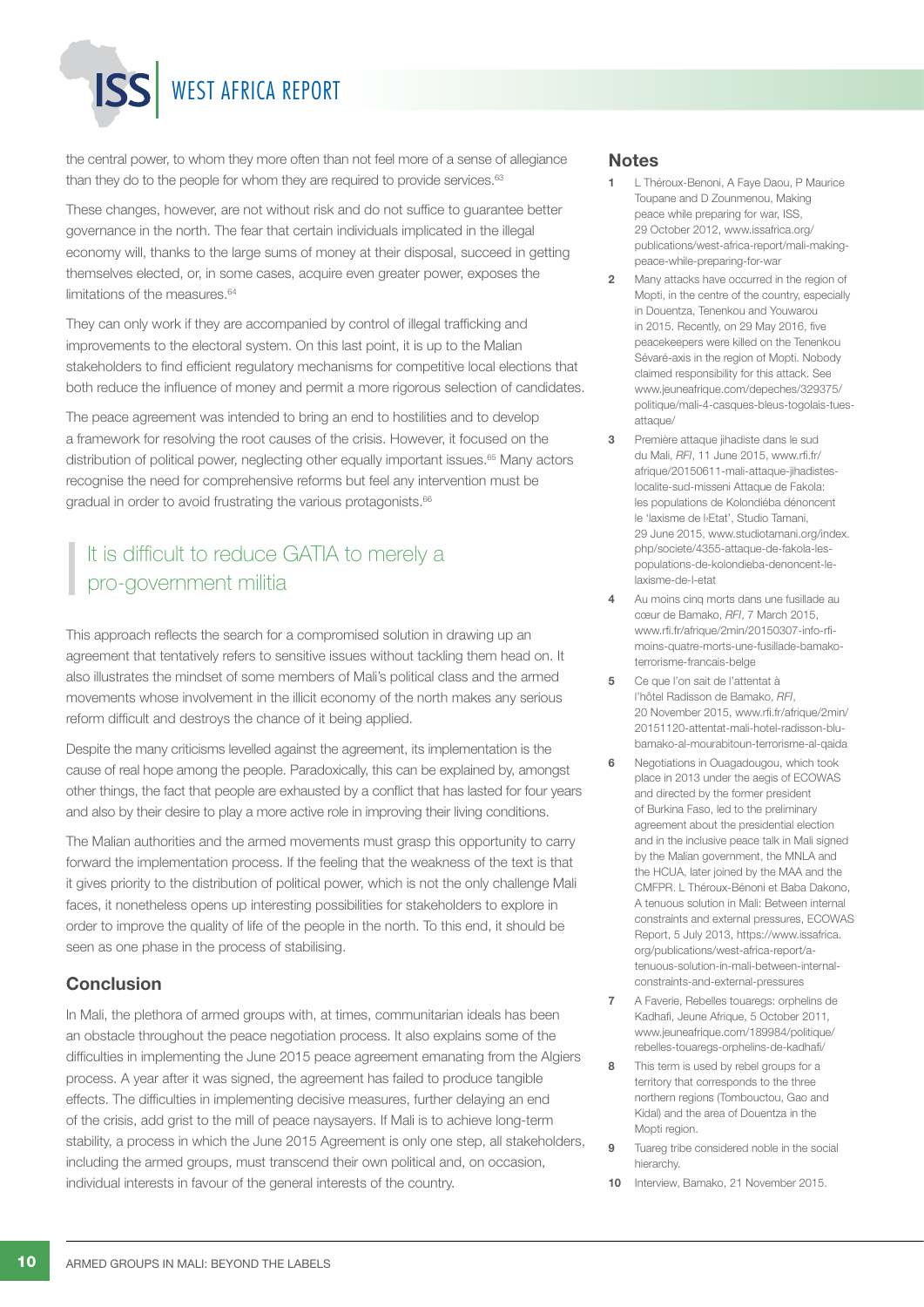- 11 Ibid*.*
- 12 Interview, Bamako, 21 March, 2015.
- 13 L Théroux-Benoni, Mali in the aftermath of the French military intervention, ISS, 25 February 2013*,* [//www.issafrica.org/](https://www.issafrica.org/publications/situation-reports/mali-in-the-aftermath-of-the-french-military-intervention-le-mali-au-lendemain-de-de-loperation-militaire-francaise) [publications/situation-reports/mali-in-the](https://www.issafrica.org/publications/situation-reports/mali-in-the-aftermath-of-the-french-military-intervention-le-mali-au-lendemain-de-de-loperation-militaire-francaise)[aftermath-of-the-french-military-intervention](https://www.issafrica.org/publications/situation-reports/mali-in-the-aftermath-of-the-french-military-intervention-le-mali-au-lendemain-de-de-loperation-militaire-francaise)[le-mali-au-lendemain-de-de-loperation](https://www.issafrica.org/publications/situation-reports/mali-in-the-aftermath-of-the-french-military-intervention-le-mali-au-lendemain-de-de-loperation-militaire-francaise)[militaire-francaise](https://www.issafrica.org/publications/situation-reports/mali-in-the-aftermath-of-the-french-military-intervention-le-mali-au-lendemain-de-de-loperation-militaire-francaise)
- 14 B Dakono, Who is who in Northern Mali?. ISS, 19 June 2013*,* [www.issafrica.org/iss](http://www.issafrica.org/iss-today/whos-who-in-northern-mali)[today/whos-who-in-northern-mali](http://www.issafrica.org/iss-today/whos-who-in-northern-mali)
- 15 L'Amenokkal is the traditional leader of tuareg in Adrar of Ifoghas (Kidal region).
- 16 Operation Serval was deployed by France on 11 January 2013 at the request of the Malian transitional president, Professor Diouncouda Traoré. The goal was to counter the jihadist armed groups advancing to the south of the country. It was replaced on 1 August 2014 by Operation Barkhane, which fights against the terrorists in the Sahel.
- 17 Interview, Bamako, 24 November 2015.
- 18 Mali : les rebelles du HCUA jouent « un double jeu », selon Paris, 9 June 2016, [http://www.voaafrique.com/a/mali-les](http://www.voaafrique.com/a/mali-les-rebelles-du-hcua-jouent-un-double-jeu-selon-paris/3368599.html)[rebelles-du-hcua-jouent-un-double-jeu-selon](http://www.voaafrique.com/a/mali-les-rebelles-du-hcua-jouent-un-double-jeu-selon-paris/3368599.html)[paris/3368599.html](http://www.voaafrique.com/a/mali-les-rebelles-du-hcua-jouent-un-double-jeu-selon-paris/3368599.html)
- 19 Interview, Bamako, 26 November 2015.
- 20 Interview, Bamako, 21 November 2015.
- 21 Ibid*.*
- 22 Interview, Bamako, 13 November 2015.
- 23 Interview, Bamako, 11 November 2015.
- 24 Interview, Bamako, 26 November 2015.
- 25 Sanae Taleb, Maroc-Mali, le Roi Mohammed VI reçoit à Marrakech le sécretaire Général du MNLA, Les Afriques, 6 Apri 2014*,* [www.lesafriques.com/politique-economie/](http://www.lesafriques.com/politique-economie/maroc-mali-le-roi-mohammed-vi-recoit-a-marrakech-le-secretaire-general-du-mnla-bilal-ag-ch.html?Itemid=308) [maroc-mali-le-roi-mohammed-vi-recoit-a](http://www.lesafriques.com/politique-economie/maroc-mali-le-roi-mohammed-vi-recoit-a-marrakech-le-secretaire-general-du-mnla-bilal-ag-ch.html?Itemid=308)[marrakech-le-secretaire-general-du-mnla](http://www.lesafriques.com/politique-economie/maroc-mali-le-roi-mohammed-vi-recoit-a-marrakech-le-secretaire-general-du-mnla-bilal-ag-ch.html?Itemid=308)[bilal-ag-ch.html?Itemid=308](http://www.lesafriques.com/politique-economie/maroc-mali-le-roi-mohammed-vi-recoit-a-marrakech-le-secretaire-general-du-mnla-bilal-ag-ch.html?Itemid=308)
- 26 Telephone interview, 21 March 2016.
- 27 Interview, Bamako, 27 November 2015.
- 28 Mali: le Gatia, drôle de milice, Jeune Afrique, 4 March 2015*,* [www.jeuneafrique.](http://www.jeuneafrique.com/225902/politique/mali-le-gatia-dr-le-de-milice/) [com/225902/politique/mali-le-gatia-dr-le-de](http://www.jeuneafrique.com/225902/politique/mali-le-gatia-dr-le-de-milice/)[milice/](http://www.jeuneafrique.com/225902/politique/mali-le-gatia-dr-le-de-milice/)
- 29 Interview, Bamako, 23 November 2015.
- 30 M Touré, Le Gatia chasse le MNLA de N'Tillit: les leçons d'une victoire, Nouvelle libération*,*  14 Octobre 2014*,* [www.maliweb.net/la](http://www.maliweb.net/la-situation-politique-et-securitaire-au-nord/gatia-chasse-mnla-ntillit-les-lecons-dune-victoire-598752.html)[situation-politique-et-securitaire-au-nord/](http://www.maliweb.net/la-situation-politique-et-securitaire-au-nord/gatia-chasse-mnla-ntillit-les-lecons-dune-victoire-598752.html) [gatia-chasse-mnla-ntillit-les-lecons-dune](http://www.maliweb.net/la-situation-politique-et-securitaire-au-nord/gatia-chasse-mnla-ntillit-les-lecons-dune-victoire-598752.html)[victoire-598752.html](http://www.maliweb.net/la-situation-politique-et-securitaire-au-nord/gatia-chasse-mnla-ntillit-les-lecons-dune-victoire-598752.html)
- 31 Interview, Bamako, 16 March 2016.
- 32 Interview, Bamako, 26 November 2015.
- 33 L Touchard, Guerre au Mali: retour sur le drame d'Aguelhok, Jeune Afrique, 21 October 2013*,* [www.jeuneafrique.](http://www.jeuneafrique.com/167687/politique/guerre-au-mali-retour-sur-le-drame-d-aguelhok/)

[com/167687/politique/guerre-au-mali-retour](http://www.jeuneafrique.com/167687/politique/guerre-au-mali-retour-sur-le-drame-d-aguelhok/)[sur-le-drame-d-aguelhok/](http://www.jeuneafrique.com/167687/politique/guerre-au-mali-retour-sur-le-drame-d-aguelhok/)

- 34 A Orsini, Qui était Abdelkrim Al Targui, le chef d'Aqmi tué par l'armée française? L'OBS, 21 May 2015*,* [http://tempsreel.nouvelobs.](http://tempsreel.nouvelobs.com/monde/20150521.OBS9351/qui-etait-abdelkrim-al-targui-le-chef-d-aqmi-tue-par-l-armee-francaise.html) [com/monde/20150521.OBS9351/qui-etait](http://tempsreel.nouvelobs.com/monde/20150521.OBS9351/qui-etait-abdelkrim-al-targui-le-chef-d-aqmi-tue-par-l-armee-francaise.html)[abdelkrim-al-targui-le-chef-d-aqmi-tue-par-l](http://tempsreel.nouvelobs.com/monde/20150521.OBS9351/qui-etait-abdelkrim-al-targui-le-chef-d-aqmi-tue-par-l-armee-francaise.html)[armee-francaise.html](http://tempsreel.nouvelobs.com/monde/20150521.OBS9351/qui-etait-abdelkrim-al-targui-le-chef-d-aqmi-tue-par-l-armee-francaise.html)
- 35 Mali: Iyad Ag Ghali rejette l'accord de paix d'Alger, RFI, 17 November 2015 [http://](http://www.rfi.fr/afrique/20151117-mali-iyad-ag-ghali-rejette-accord-paix-alger-coordination-mouvement-azawad-touareg) [www.rfi.fr/afrique/20151117-mali-iyad-ag](http://www.rfi.fr/afrique/20151117-mali-iyad-ag-ghali-rejette-accord-paix-alger-coordination-mouvement-azawad-touareg)[ghali-rejette-accord-paix-alger-coordination](http://www.rfi.fr/afrique/20151117-mali-iyad-ag-ghali-rejette-accord-paix-alger-coordination-mouvement-azawad-touareg)[mouvement-azawad-touareg](http://www.rfi.fr/afrique/20151117-mali-iyad-ag-ghali-rejette-accord-paix-alger-coordination-mouvement-azawad-touareg)
- 36 L'Amenokal de Kidal pour des négociations avec les jihadistes, Studio Tamani, 14 March 2016, [www.studiotamani.org/index.](http://www.studiotamani.org/index.php/politique/7050-l-amenokal-de-kidal-pour-des-negociations-avec-les-jihadistes) [php/politique/7050-l-amenokal-de-kidal-pour](http://www.studiotamani.org/index.php/politique/7050-l-amenokal-de-kidal-pour-des-negociations-avec-les-jihadistes)[des-negociations-avec-les-jihadistes](http://www.studiotamani.org/index.php/politique/7050-l-amenokal-de-kidal-pour-des-negociations-avec-les-jihadistes)
- 37 Often presented in the media as the Macina Liberation Front (FLM), it might actually be a brigade of Ansar Dine.
- 38 Interview, Mopti, 9 December 2015.
- 39 Hamadoun Kouffa would have been seen alongside Iyad Ag Ghali when jadist groups took the city of Konna on 10 January 2013. Sources diverge on whether or not he was killed during the French Serval operation on 11 January 2013.
- 40 The video was removed only few days after it was brodcast in May 2016.
- 41 B Roger, Mali : au moins deux soldats maliens tués dans l'attaque contre Ténenkou, près de Mopti, Jeune Afrique, 16 January 2015*,*  [www.jeuneafrique.com/35334/politique/mali](http://www.jeuneafrique.com/35334/politique/mali-au-moins-deux-soldats-maliens-tu-s-dans-l-attaque-contre-t-nenkou-pr-s-de-mopti/)[au-moins-deux-soldats-maliens-tu-s-dans-l](http://www.jeuneafrique.com/35334/politique/mali-au-moins-deux-soldats-maliens-tu-s-dans-l-attaque-contre-t-nenkou-pr-s-de-mopti/)[attaque-contre-t-nenkou-pr-s-de-mopti/](http://www.jeuneafrique.com/35334/politique/mali-au-moins-deux-soldats-maliens-tu-s-dans-l-attaque-contre-t-nenkou-pr-s-de-mopti/)
- 42 Mali: une seconde revendication de l'attaque de l'hôtel Radisson, RFI, 23 November 201*5,*  [www.rfi.fr/afrique/20151123-mali](http://www.rfi.fr/afrique/20151123-mali-revendication-attaque-hotel-radisson-front-liberation-macina-bamako)[revendication-attaque-hotel-radisson-front](http://www.rfi.fr/afrique/20151123-mali-revendication-attaque-hotel-radisson-front-liberation-macina-bamako)[liberation-macina-bamako](http://www.rfi.fr/afrique/20151123-mali-revendication-attaque-hotel-radisson-front-liberation-macina-bamako)
- 43 The origin of this name still needs to be clarified but certain sources relate it to the will to relieve Macina, a pastoral area, from looters and cattle thieves.
- 44 Interview, Bamako, 31 May 2016.
- 45 Ibid*.*
- 46 B Sangaré, Le Centre du Mali : épicentre du djihadisme?, *GRIP,* 20 May 2016, [www.grip.](http://www.grip.org/fr/node/2008) [org/fr/node/2008](http://www.grip.org/fr/node/2008)
- 47 Interview, Mopti, 10 December 2015.
- 48 B Ahmed, Mali: comment la DGSE a arrêté Souleymane Keïta, l'émir d'Ansar Eddine du Sud, Jeune Afrique, 4 April 2016*,* [www.jeuneafrique.com/315579/politique/](http://www.jeuneafrique.com/315579/politique/mali-comment-la-dgse-a-arrete-souleymane-keita-lemir-dansar-eddine-du-sud/) [mali-comment-la-dgse-a-arrete-souleymane](http://www.jeuneafrique.com/315579/politique/mali-comment-la-dgse-a-arrete-souleymane-keita-lemir-dansar-eddine-du-sud/)[keita-lemir-dansar-eddine-du-sud/](http://www.jeuneafrique.com/315579/politique/mali-comment-la-dgse-a-arrete-souleymane-keita-lemir-dansar-eddine-du-sud/)
- 49 Interview, Bamako, 13 May 2016.
- 50 Interview, Bamako, 25 November 2016.
- 51 Mali: signature de l'accord de paix,

sans les principaux groupes rebelles, RFI, 15 May 2015, [http://www.rfi.fr/](http://www.rfi.fr/afrique/20150515-mali-signature-accord-paix-principaux-groupes-rebelles) [afrique/20150515-mali-signature-accord](http://www.rfi.fr/afrique/20150515-mali-signature-accord-paix-principaux-groupes-rebelles)[paix-principaux-groupes-rebelles](http://www.rfi.fr/afrique/20150515-mali-signature-accord-paix-principaux-groupes-rebelles)

- 52 More than 80 staff members of United Nations Multidimensional Integrated Stabilization Mission in Mali (MINUSMA) have died in the exercise of their function since the establishment of the mission in 2013. MINUSMA, facts and figures, [www.un.org/](http://www.un.org/en/peacekeeping/missions/minusma/facts.shtml) [en/peacekeeping/missions/minusma/facts.](http://www.un.org/en/peacekeeping/missions/minusma/facts.shtml) [shtml](http://www.un.org/en/peacekeeping/missions/minusma/facts.shtml)
- 53 L'accord de paix signé par deux groupes se réclamant de la CMA, Studio Tamani, 15 May 2016*,* [www.studiotamani.org/index.](http://www.studiotamani.org/index.php/politique/3933-l-accord-de-paix-signe-par-deux-groupes-se-reclamant-de-la-cma) [php/politique/3933-l-accord-de-paix-signe](http://www.studiotamani.org/index.php/politique/3933-l-accord-de-paix-signe-par-deux-groupes-se-reclamant-de-la-cma)[par-deux-groupes-se-reclamant-de-la-cma](http://www.studiotamani.org/index.php/politique/3933-l-accord-de-paix-signe-par-deux-groupes-se-reclamant-de-la-cma)
- 54 Mise en place des autorités intérimaires: Ce que 24dit la convention subsidiaire entre le gouvernement et les groupes armés, Maliweb, 19 April 2016*,* [www.maliweb.](http://www.maliweb.net/la-situation-politique-et-securitaire-au-nord/mise-place-autorites-interimaires-dit-convention-subsidiaire-entre-gouvernement-groupes-armes-1539192.html) [net/la-situation-politique-et-securitaire-au](http://www.maliweb.net/la-situation-politique-et-securitaire-au-nord/mise-place-autorites-interimaires-dit-convention-subsidiaire-entre-gouvernement-groupes-armes-1539192.html)[nord/mise-place-autorites-interimaires](http://www.maliweb.net/la-situation-politique-et-securitaire-au-nord/mise-place-autorites-interimaires-dit-convention-subsidiaire-entre-gouvernement-groupes-armes-1539192.html)[dit-convention-subsidiaire-entre](http://www.maliweb.net/la-situation-politique-et-securitaire-au-nord/mise-place-autorites-interimaires-dit-convention-subsidiaire-entre-gouvernement-groupes-armes-1539192.html)[gouvernement-groupes-armes-1539192.](http://www.maliweb.net/la-situation-politique-et-securitaire-au-nord/mise-place-autorites-interimaires-dit-convention-subsidiaire-entre-gouvernement-groupes-armes-1539192.html) [html](http://www.maliweb.net/la-situation-politique-et-securitaire-au-nord/mise-place-autorites-interimaires-dit-convention-subsidiaire-entre-gouvernement-groupes-armes-1539192.html)
- 55 Dily Kane, La cour constitutionnelle, rejette la requête de l'opposition contre les autorités intérimaires, Mali24, 11 May 2016*,* [www.](http://www.mali24.info/actualites/55-actualite-hot/2833-la-cour-constitutionnelle-rejette-la-requete-de-l-opposition-contre-les-autorites-interimaires) [mali24.info/actualites/55-actualite-hot/2833](http://www.mali24.info/actualites/55-actualite-hot/2833-la-cour-constitutionnelle-rejette-la-requete-de-l-opposition-contre-les-autorites-interimaires) [la-cour-constitutionnelle-rejette-la-requete](http://www.mali24.info/actualites/55-actualite-hot/2833-la-cour-constitutionnelle-rejette-la-requete-de-l-opposition-contre-les-autorites-interimaires)[de-l-opposition-contre-les-autorites](http://www.mali24.info/actualites/55-actualite-hot/2833-la-cour-constitutionnelle-rejette-la-requete-de-l-opposition-contre-les-autorites-interimaires)[interimaires](http://www.mali24.info/actualites/55-actualite-hot/2833-la-cour-constitutionnelle-rejette-la-requete-de-l-opposition-contre-les-autorites-interimaires)
- 56 CMA et Plateforme signent un "pacte d'honneur" pour la paix, Studio Tamani, 16 October 2016, [http://www.studiotamani.](http://www.studiotamani.org/index.php/politique/5436-cma-et-plateforme-signent-un-pacte-d-honneur-pour-la-paix) [org/index.php/politique/5436-cma-et](http://www.studiotamani.org/index.php/politique/5436-cma-et-plateforme-signent-un-pacte-d-honneur-pour-la-paix)[plateforme-signent-un-pacte-d-honneur-pour](http://www.studiotamani.org/index.php/politique/5436-cma-et-plateforme-signent-un-pacte-d-honneur-pour-la-paix)[la-paix](http://www.studiotamani.org/index.php/politique/5436-cma-et-plateforme-signent-un-pacte-d-honneur-pour-la-paix)
- 57 Interview, Bamako, 24 November 2015. 58 Ibid.
- 59 A Sogodogo, Accord pour la paix et la réconciliation: 81% des maliens ne connaissent pas le contenu du document, selon un sondage de Mali-Mètre, Le republicain Mali, 24 July 2015, [http://malijet.](http://malijet.com/actualte_dans_les_regions_du_mali/rebellion_au_nord_du_mali/133378-accord_pour_la_paix_des_maliens.html) [com/actualte\\_dans\\_les\\_regions\\_du\\_mali/](http://malijet.com/actualte_dans_les_regions_du_mali/rebellion_au_nord_du_mali/133378-accord_pour_la_paix_des_maliens.html) [rebellion\\_au\\_nord\\_du\\_mali/133378-accord\\_](http://malijet.com/actualte_dans_les_regions_du_mali/rebellion_au_nord_du_mali/133378-accord_pour_la_paix_des_maliens.html) [pour\\_la\\_paix\\_des\\_maliens.html](http://malijet.com/actualte_dans_les_regions_du_mali/rebellion_au_nord_du_mali/133378-accord_pour_la_paix_des_maliens.html)
- 60 Interview, Mopti, 10 December 2015.
- 61 Interview, Gao, 23 December 2015.
- 62 Interview, Gao, 22 December 2015.
- 63 Ibid.
- 64 Interview, Nouakchott, 8 April 2016.
- **65** Scourges like drug trafficking, bad governance, endemic corruption in all state functions, particularly the administration, the army and judiciary and the weak legitimacy of governance institutions, are some of the challenges facing Mali.
- 66 Interview, Bamako, 4 December.